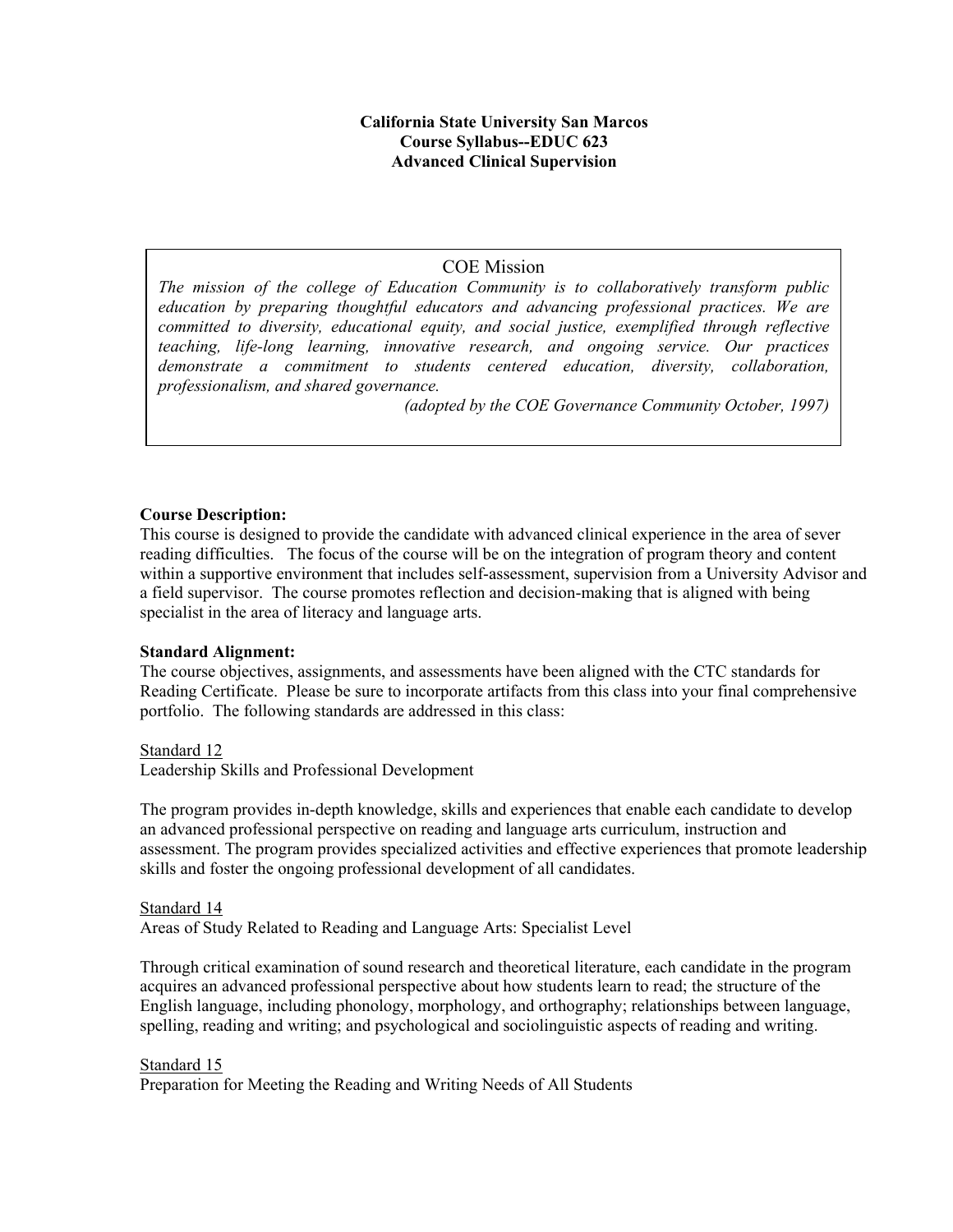The program provides theoretical and research-based skills and knowledge about how children from a variety of socio-cultural and linguistic backgrounds become proficient readers. Within this context, the program includes study and instruction in the specific needs of students who are English language learners, students with reading difficulties, and students who are proficient readers and writers.

#### Standard 16

Advanced Clinical Experiences

Each candidate in the program completes advanced clinical experiences that relate to the candidate's professional goals, enable the candidate to integrate theory and practice, and provide opportunities for the candidate to demonstrate and reinforce knowledge and skills that are embedded in the Program Design and Curriculum Standards. At the Reading and Language Arts Specialist level, clinical activities include intensive work with beginning readers and in-depth experience with students who have severe reading difficulties. The program places candidates where the clinical approaches and methods are consistent with a balanced, comprehensive program of literacy and language education. Institutional faculty and clinical faculty collaborate in program design and implementation.

#### Standard 19

Advanced Professional Perspective

Each candidate demonstrates advanced understanding and application of effective reading and language arts instruction, intervention, curriculum and program planning. Each candidate acquires an in-depth knowledge and understanding of specialized areas of study that influence and affect teaching and learning in the field of reading and language arts including, but not limited to, the structure of the English language and the sociolinguistic and psycholinguistic foundations of professional practice.

#### Standard 20

Meeting the Reading and Writing Needs of All Students

Each candidate demonstrates research-based knowledge and in-depth understanding of how students from a variety of socio-cultural and linguistic backgrounds learn to read. Within this context, each candidate demonstrates a strong understanding of the specific needs of students who are English language learners, students with reading difficulties, and students who are proficient readers and writers.

#### **CSTP Alignment:**

This course is designed to help teachers seeking the Reading Certificate to develop the skills, knowledge, and attitudes necessary to assist schools and district in implementing an effective literacy program. The successful candidate will be able to merge theory and practice in order to realize a comprehensive, balanced reading and language arts program in their classroom and/or district. The following CSTP's are addressed in the course:

Primary Emphasis CSTP #2 Understanding and Organizing Subject matter for Student learning  $CSTP \# 3$ Assessing Student Learning

Secondary Emphasis: CSTP #6 Developing as a professional educator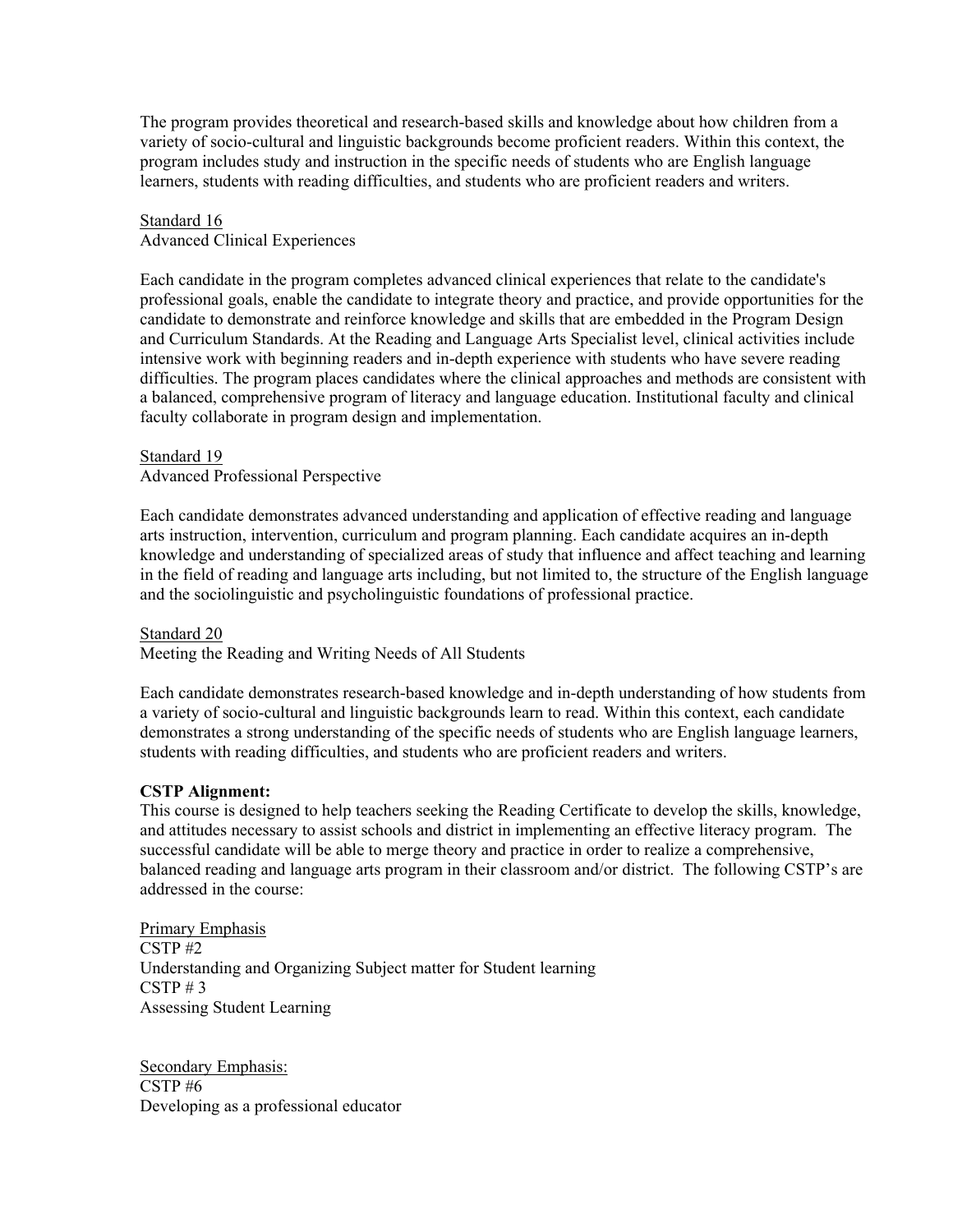## **Course Objectives**:

This course will explore a wide range of assessments and interventions based on what has been learned in the Reading Certificate and Specialist Credential program thus far. Filed experience will be required in early intervention and with students who are having severe reading difficulties. Candidates will be expected to apply the theories and principles they have learned in their coursework to the classroom and show competency in the application.

Additionally, candidates should work on preparing their Comprehensive Exit Portfolio for an end of the term presentation.

## **Objectives:**

Candidates apply what they are learning to:

- individuals and groups of students, including beginning readers,
- older readers who are experiencing severe reading difficulties
- English language learners (ELLs)

Candidates are required to:

- design an intervention plan based on assessment results, and
- teach appropriate intervention lessons for individuals or small groups of students
- demonstrate competence in providing appropriate assessment and instruction for beginning readers, older readers, and English language learners who are experiencing severe reading difficulties
- plan instruction based on assessment findings for struggling readers and ELL's who are experiencing reading difficulty

Candidates will provide detailed reflection on the success of their field experiences in:

- the two case studies
- the intervention lessons they planned and taught
- small group tutoring experience

## **Required Texts:**

There are no required texts for this course. Candidates should choose reading according to their areas of need and interests, as this is the final course in the series. Readings should be chosen based on the grade levels the candidate will be practicing in and their area of need and interest. Please work with your advisor and site supervisor to choose appropriate readings.

## **Assessment:**

Final grades will be based upon the student's ability to demonstrate knowledge in the area of leadership and professional development. Participation in all course activities is a CORE expectation. Grades will be based upon the following points:

**GRADING**  $Total = 300$  Points

Grades: Calculated by Percentage 100 - 95 A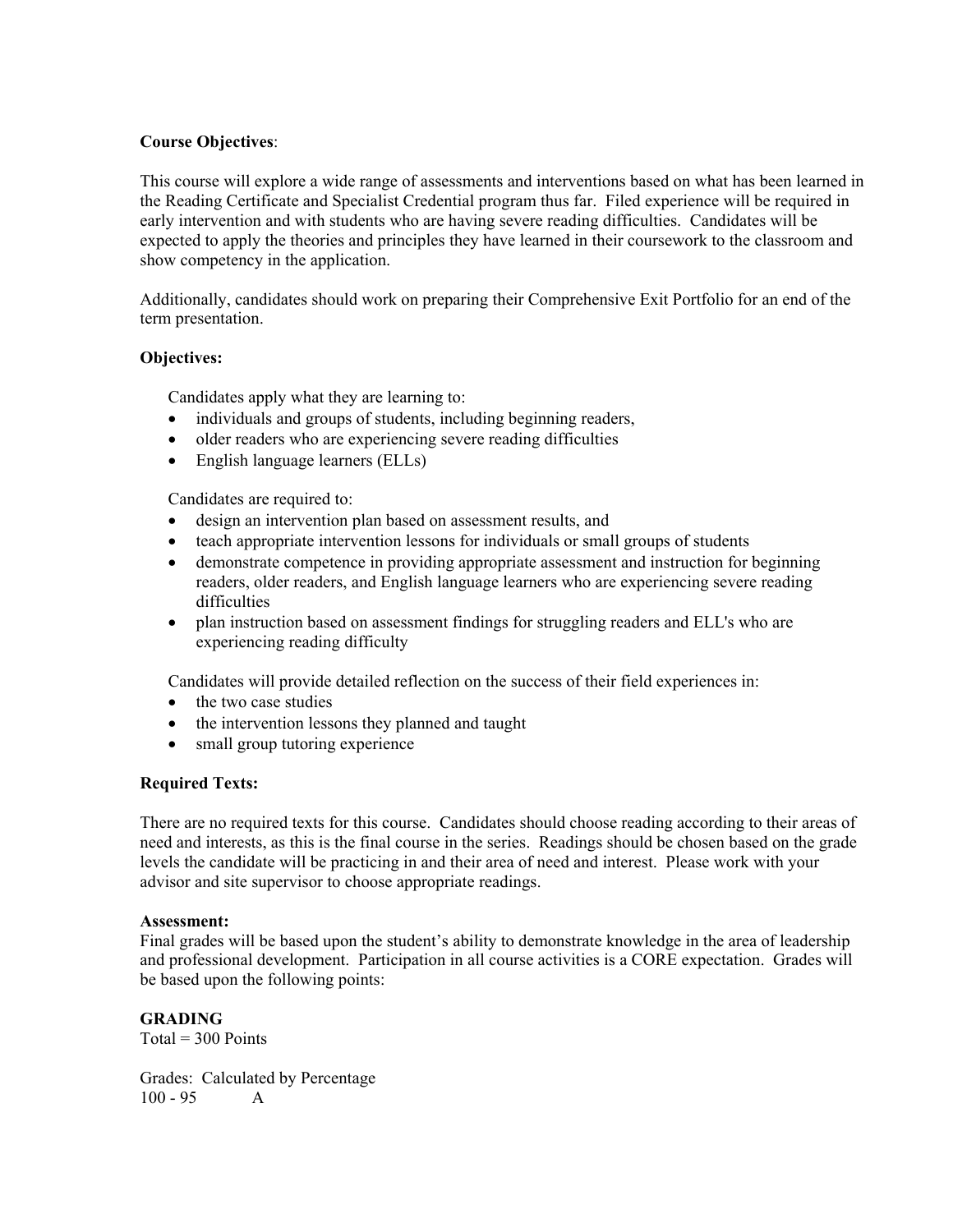| $94 - 93$ | $A -$ |
|-----------|-------|
| $92 - 91$ | $B+$  |
| $90 - 89$ | B     |
| 88 - 87   | $B -$ |

### **Required Projects**

### **Two Detailed Case Studies (100 pts each case study)**

Candidates are required to assess and plan instruction based on the assessment findings for at least two students (one primary grade student and an intermediate grade student). The students must be identified as having severe reading difficulties and in need of intensive clinical intervention. One student should be a second language learner. Each student should first be assessed, then tutored, then assessed again about half way through the case study, then assessed again at the end. *Forty-five (45) hours must be documented in a journal for each student.* 

The detailed Case Studies must include all completed assessments (pre-intervention, during the intervention, and after the intervention), plans for instruction, assessments of the interventions, and reflections on the diagnostic teaching model.

The supervision is provided by the university advisor and a field supervisor, to be chosen in collaboration with the school site and the university advisor to ensure that the field supervisor is qualified to provide a balanced reading program. For each case study, the candidate must do the following:

- 1. The first step is to gather information about your student.
	- What assessment was used when the student enrolled? IPT? Woodcock-Muñoz? LAS? Other assessments?
	- What was the English proficiency score?
	- What was the primary language score? (if available)
	- What kind of program is the student enrolled in? (Primary language on a waiver, two-way immersion with a waiver, structured English immersion, ESL pullout, etc.)
	- Look at the home language survey to determine what language is spoken in the home and record that. Also note on the same survey what language the child first spoke and the language the child speaks in the home.
	- Look at the child's health records as well as cumulative folder. You will want to find out if there is any physical history such as tubes in a child's ears, diagnosed attention deficit disorder, diabetes or other health issues. You want to obtain this information so you can get a clear picture of the child's physical history. The cumulative folder will provide information about tests administered and special referrals a child has had and/or services received.
	- Observe the student in the classroom and at a different setting (e.g., playground), and make notes about his/her uses of language. Does s/he use English or appear fluent in English when playing and talking with friends? What is his/her level of participation in classroom situations?
	- Interview the student about his/her perceptions about reading and writing. A survey is attached (English and Spanish).
	- Observe the student and make notes of his or her behavior during reading and writing activities (anecdotal records).
- 2. Decide upon the assessment instruments you plan to use. Make a list of the assessments along with a rationale for instrument selection. What do you hope to learn about each child's reading and writing ability? How will the instruments you have selected assist you in acquiring this information?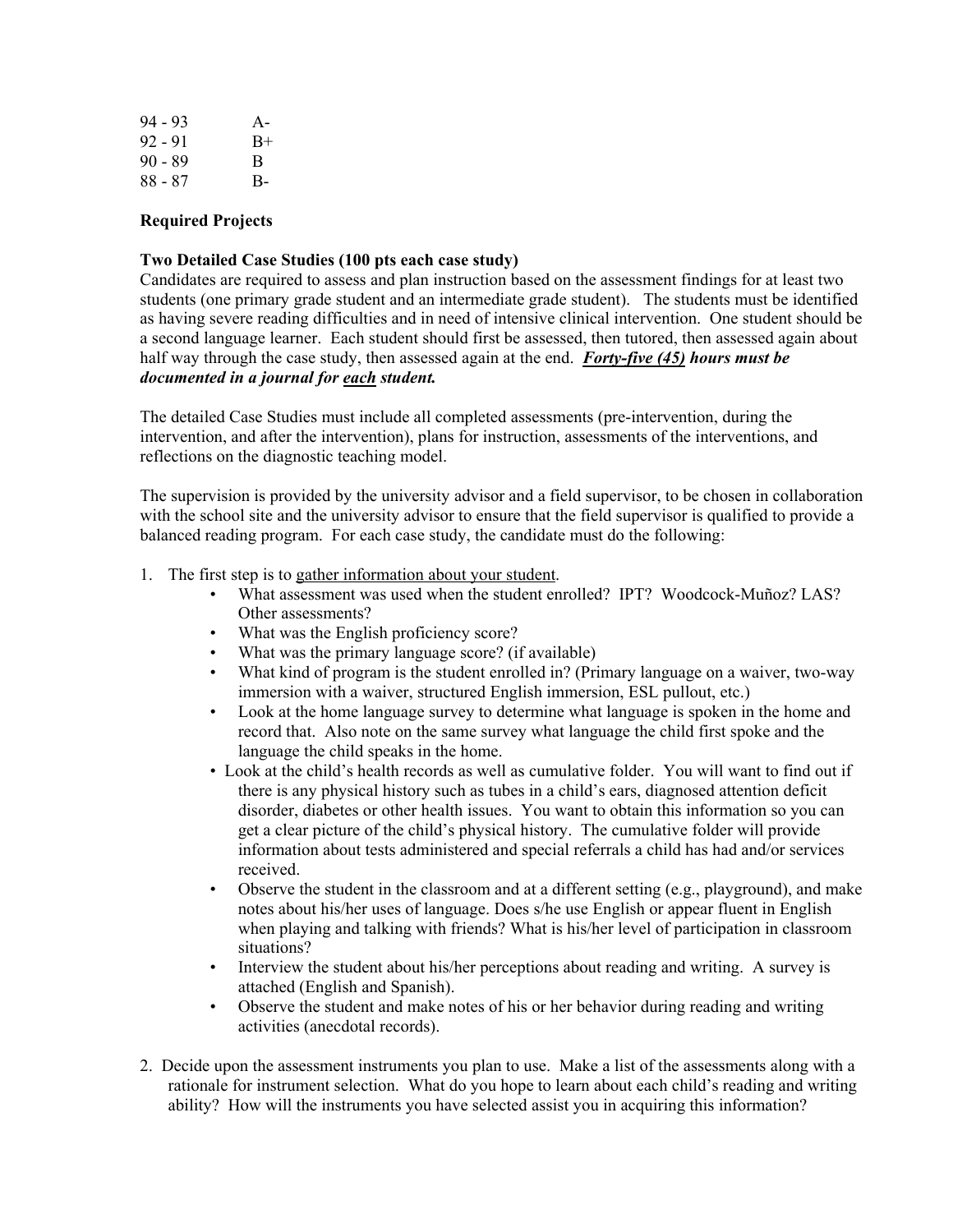- Will you use and informal reading inventory? One that includes a word list, passages to use to measure comprehension?
- A test of phonemic awareness?
- A test of phonics?
- A spelling test?
- A test of oral language in addition to the test listed above if the student is a second language learner.
- What other tests or test information might you use? STAR Test scores? SAT 9?
- 2. Based on what you now know about this child, the second step is to develop a matrix for the student. List his or her strengths and the gaps you have identified as a result of the search you have conducted, the interview and your observations.

 Keep in mind: What are the strengths of the child as a reader and writer? What strategies does s/he use before reading and writing? What strategies are evident during reading and writing? Does s/he self-monitor? What action(s) does s/he take to correct/repair difficulties? Under what conditions does s/he choose to read or write? To what degree is s/he willing to take risks in reading and writing?

3. The next step is to develop an instructional plan for this student using as references the matrix you developed and the strategies you are learning about in this class. Expand your matrix and include in it the strategies you will use to capitalize on the strengths of the student in order to address his/her needs. You may use the curriculum development scheme from Gibbon's book that was used as a text in EDUC 613.

 Keep in mind: What are the most important skills you need to focus on? (Goals and objectives) Does the child's primary language need to be developed? Is it possible to do that in your school? If not, where will you begin in English language instruction? Will you start with phonemic awareness in English? Will you focus on cognates to activate the child's background knowledge about language? On what research are you basing your decision(s)?

4. The fourth step is to implement intervention plans. Teach a concept to the student and assign an authentic assessment task where the student will have to use oral language, reading and writing to perform the task. There should be opportunities for drawing, diagramming (graphic organizers) and labeling, since that is part of reading and writing. Use a checklist or rubric to evaluate the student's performance. Use the matrix of classroom oral language functions in Gibbon's book.

The Detailed Intervention Plan must have a write-up that contains the following components:

- A rationale or a reason for selecting the particular interventions. This rational should be based on the comprehensive assessment of your students. Identify the assessment(s) in your write-up.
- A description of the strategy or strategies, including any changes or adaptations you made to the strategies and why. Remember that there is no perfect strategy - only strategies that serve to scaffold the learning of your students based on their needs as you have identified with multiple assessments.
- In case you choose to implement a reading strategy, make sure there is a demonstration of how writing was used to support reading comprehension and meaning making.
- An assessment of how the strategy or strategies worked as evidenced in student work.
- An evaluation of student work using either a rubric or other standards that were made clear to students before and during the teaching. Include the development of some standard such as a